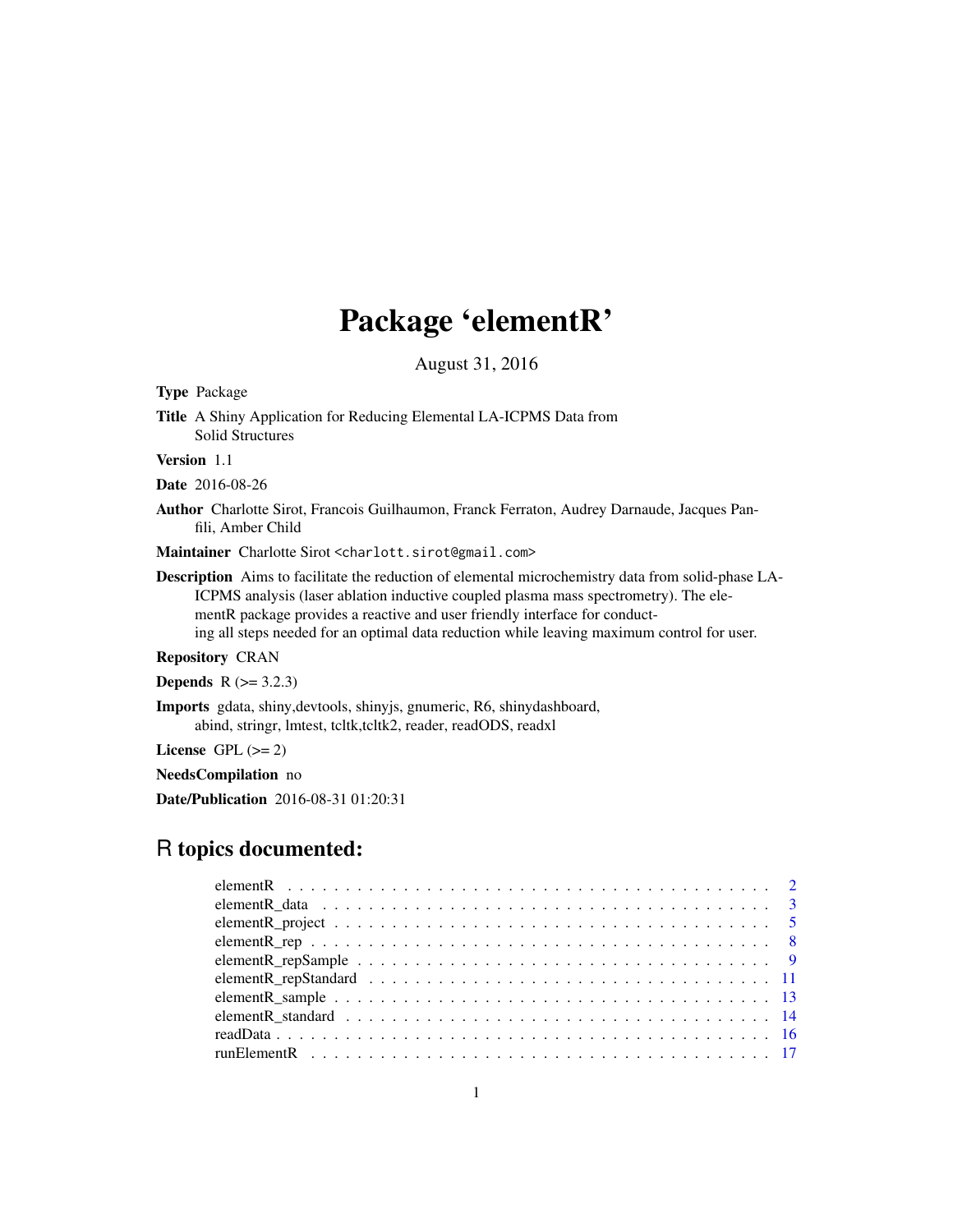<span id="page-1-0"></span> $2 \neq 2$ 

#### **Index** 2008 **[18](#page-17-0)**

elementR *A Shiny Application for Reducing Elemental LA-ICPMS Data from Solid Structures*

#### Description

Aims to facilitate the reduction of elemental microchemistry data from solid-phase LA-ICPMS analysis (laser ablation inductive coupled plasma mass spectrometry). The elementR package provides a reactive and user friendly interface for conducting all steps needed for an optimal data reduction while leaving maximum control for user.

#### Author

Charlotte Sirot, Francois Guilhaumon, Franck Ferraton, Audrey Darnaude, Jacques Panfili, Amber Child

#### Maintainer

Charlotte Sirot <charlott.sirot@gmail.com>

#### References

Calculations of elementR procedures are based on a consensus of the literature:

- Elsdon & Gillanders. Interactive effects of temperature and salinity on otolith chemistry: challenges for determining environmental histories of fish. Can. J. Fish. Aquat. Sci. Vol. 59, 2002.
- Fowler et al. Experimental assessment of the effect of temperature and salinity on elemental composition of otolith using laser ablation ICPMS. J. Fish. Aquat. Sci. Vol. 52, 1995.
- Milton & Chenery. The effect of otolith storage methods on the concentrations of elements detected by laser-ablation ICPMS. J. of Fish Biology, Vol. 53, 1998.
- Thorrold et al. 1998. Accurate classification of juvenile weakfish Cynoscion regalis to estuarine nursery areas based on chemical signatures in otoliths. Marine Ecology Press Series, Vol. 173, 1998.

#### Examples

#runElementR()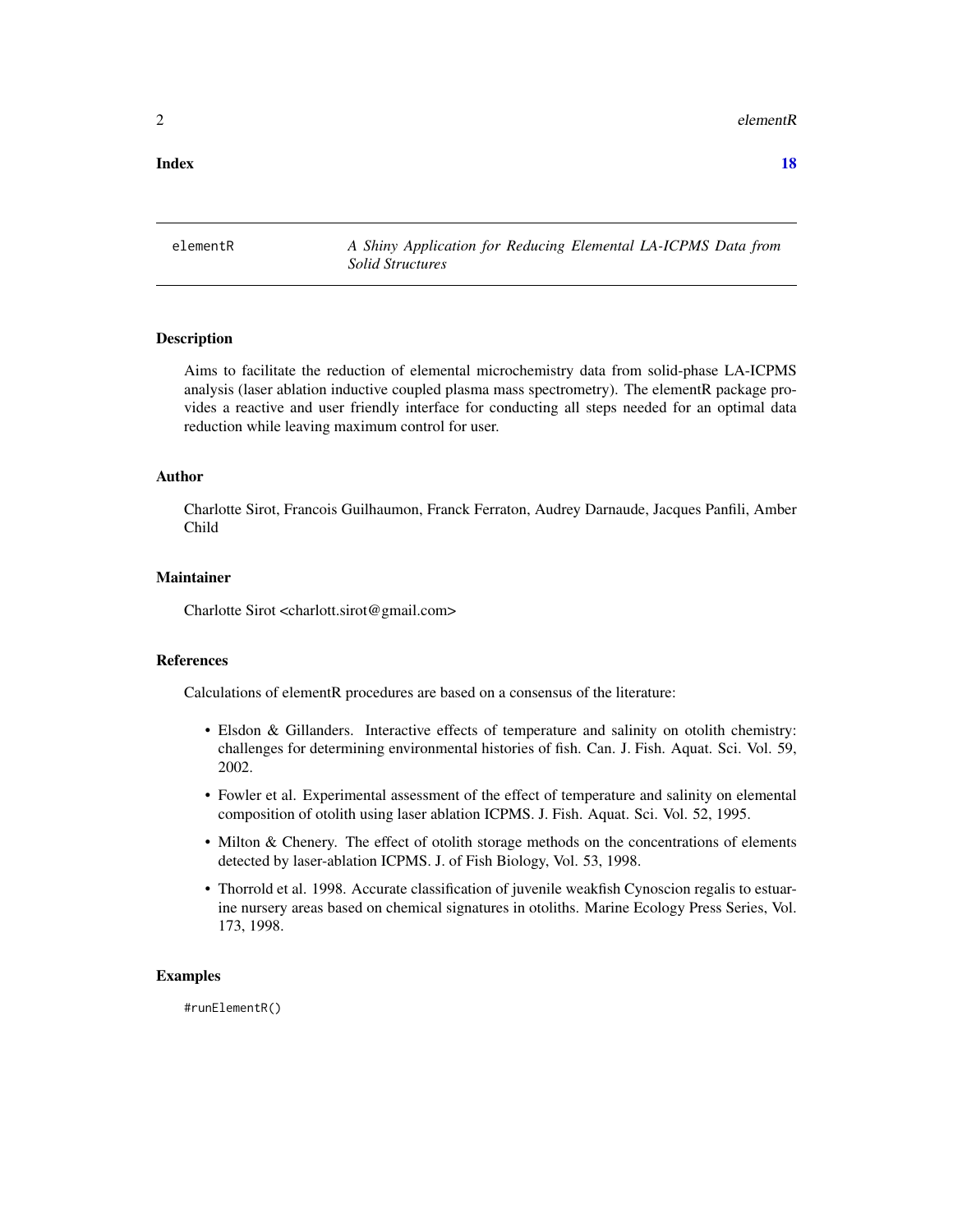#### <span id="page-2-1"></span><span id="page-2-0"></span>Description

The R6Class object elementR\_data contains the main information needed for the filtration of a single replicate (sample or standard).

#### Usage

elementR\_data

#### Format

An R6Class generator object

#### Details

When [runElementR](#page-16-1) is running and as soon as a project is loaded, an elementR\_data is automatically created for each replicate included in the session (standard and sample). Each of these objects contains the basic information regarding the considered replicate (name, path and raw data) and is filled by the intermediate and final data as user proceeds to the filtration procedure.

#### Fields

name A character string corresponding to the name of the considered replicate

- data A matrix corresponding to the raw data of the considered replicate
- fPath A character string corresponding the path of the raw data
- bins A numerical value corresponding to the time at which end the blank values
- plat A vector containing two numerical values corresponding respectively to the time at which begin and end the plateau values
- dataBlank A matrix corresponding to the blank data
- dataPlateau A matrix corresponding to the plateau data
- dataSuppBlank A matrix corresponding to the data obtained by substracting the averaged blank value (here, BlankAverarge) from the dataPlateau
- dataSupLOD A matrix of data corresponding to the values of dataSuppBlank up to the limit of detection (here LOD)
- dataNorm A matrix of data corresponding to the values of dataSupLOD normalized by the chemical element chosen as internal standard (here, elemstand)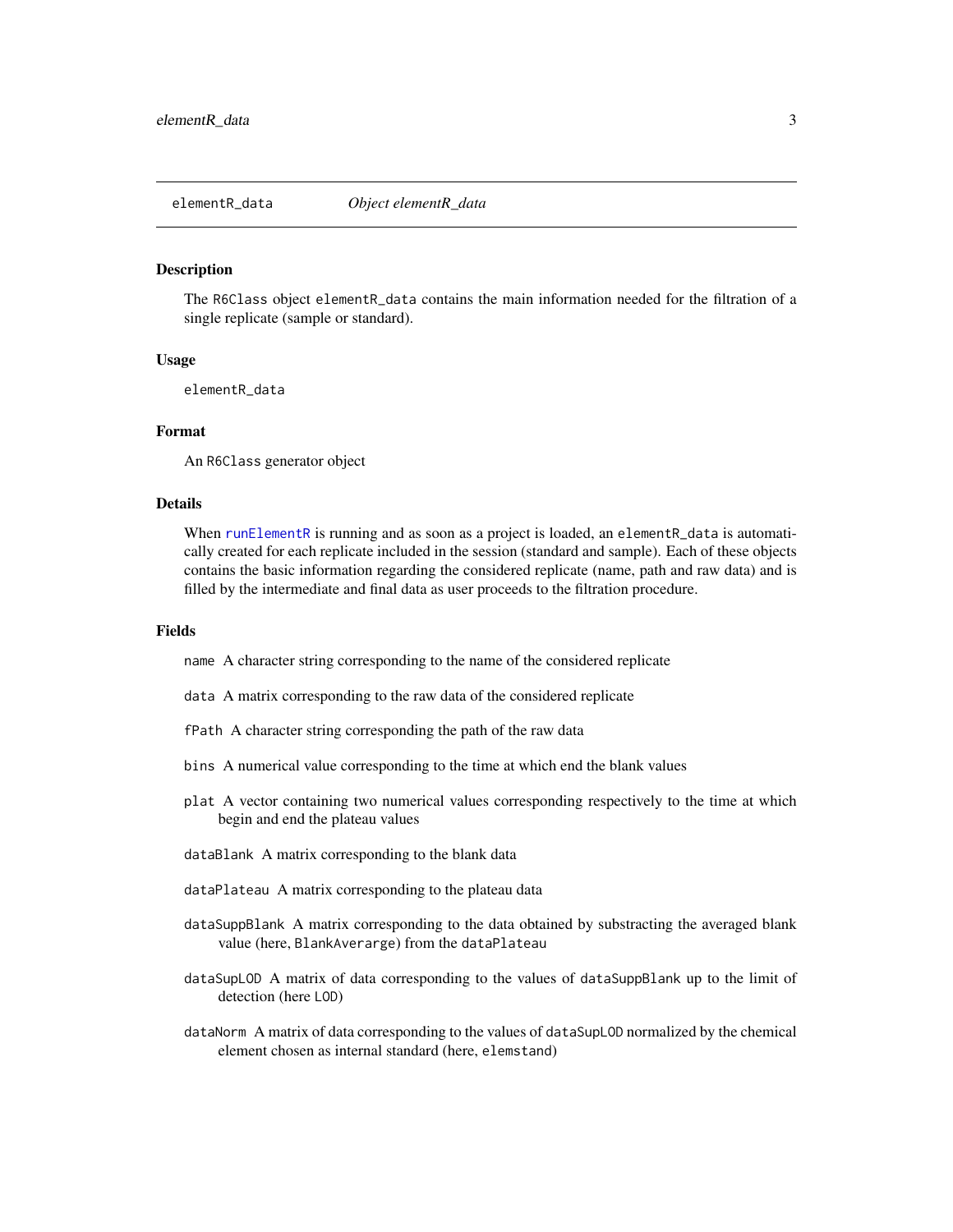- <span id="page-3-0"></span>elemstand A character string corresponding to the name of the chemical element chosen as internal standard
- LOD A vector of numerical values corresponding to the limit of detection for each chemical element of the considered replicate
- BlankAverarge A vector of numerical values corresponding to the averaged blank value for each chemical element of the considered replicate
- remplaceValue A character string corresponding to the value replacing the dataSuppBlank below the limit of detection

#### **Methods**

- initialize(filePath) Aim: Create and set basic information of the considered replicate; Argument: filePath = the path of the considered replicate data; Output: an R6Class elementR\_data object
- setBins(bins) Aim: set bins; Argument: bins = A numerical value corresponding to the time at which end the blank values
- $setFlat(plat)$  Aim: set plat; Argument: plat = A vector containing two numerical values corresponding respectively to the time at which begin and end the plateau values
- setDataBlanc(bins) Aim: set dataBlank; Argument: bins = A numerical value corresponding to the time at which end the blank values
- $setDataPlaceual(plat)$  Aim: set dataPlateau; Argument: plat = A vector containing two numerical values corresponding respectively to the time at which begin and end the plateau values
- setDataSuppBlank(bins,plat) Aim: set dataSuppBlank; Arguments: bins = A numerical value corresponding to the time at which end the blank values, plat = A vector containing two numerical values corresponding respectively to the time at which begin and end the plateau values
- setDataSupLOD(bins,plat) Aim: set dataSupLOD; Arguments: bins = A numerical value corresponding to the time at which end the blank values, plat = A vector containing two numerical values corresponding respectively to the time at which begin and end the plateau values
- setDataNorm(bins,plat) Aim: set dataNorm; Arguments: bins = A numerical value corresponding to the time at which end the blank values,  $plat = A$  vector containing two numerical values corresponding respectively to the time at which begin and end the plateau values
- reset() Aim: replace dataConcCorr by NA

#### See Also

[elementR\\_sample](#page-12-1). [elementR\\_standard](#page-13-1).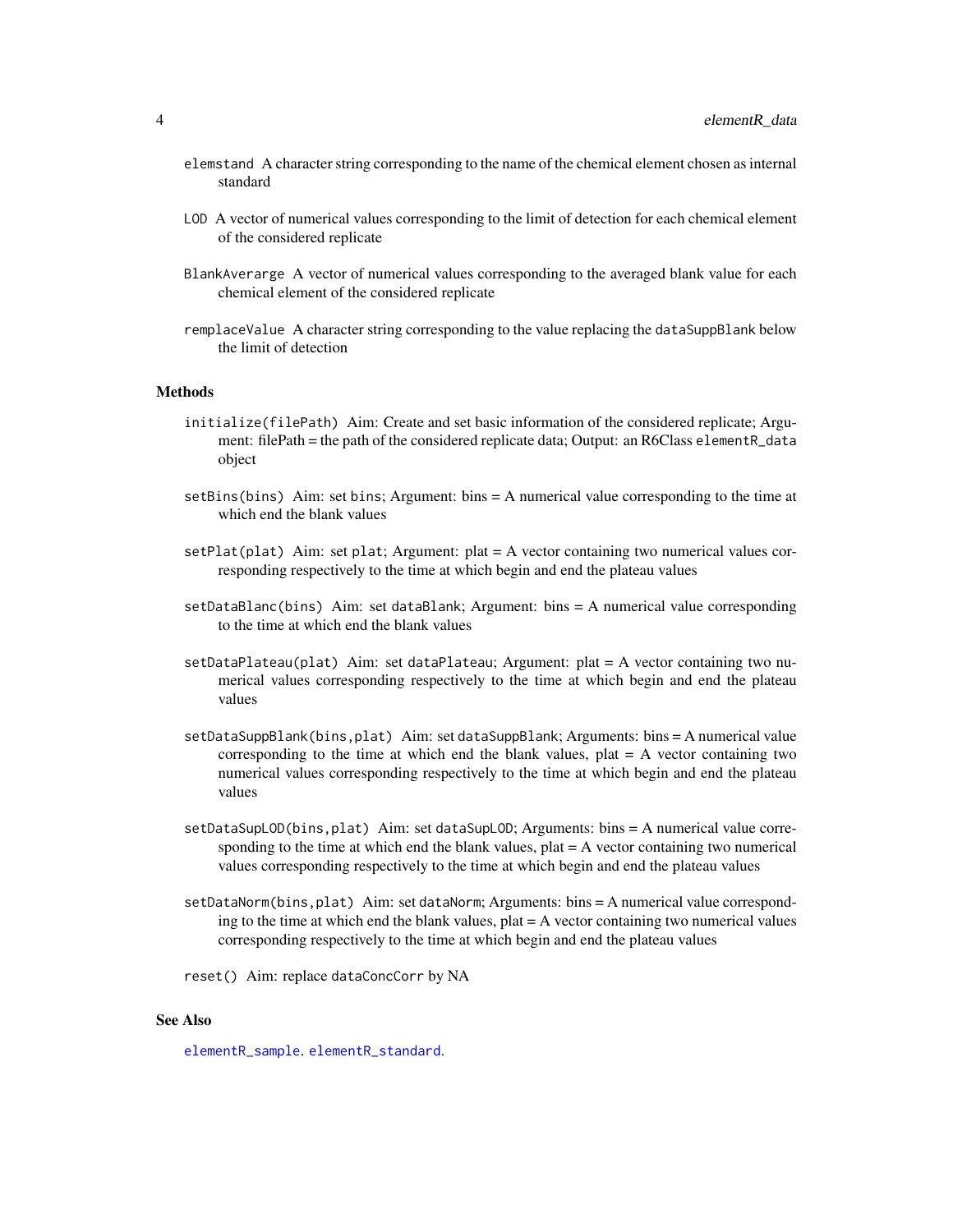#### <span id="page-4-0"></span>elementR\_project 5

#### Examples

```
## create a new elementR_data object based on the "filePath"
## from a file containing data (accepted format of data: .csv, .ods, .xls, .xlsx)
filePath <- system.file("Example_Session/standards/Stand3.csv", package="elementR")
standard <- elementR_data$new(filePath)
## Display the raw data
standard$data
```
elementR\_project *Object elementR\_project*

#### Description

The R6Class object elementR\_project contains all the information needed for running an elementR session

#### Usage

elementR\_project

#### Format

An R6Class generator object

#### Details

The elementR\_project structure allows to organized data in a session framework, faciliting therefore numerous major functionalities: handling as many standard replicates as wanted, machine drift verification and correction, sample replicate realignment and averaging. Moreover, this object can be easily exported, allowing user to re-open it later for finishing or editing final results.

#### Fields

name A character string corresponding to the name of the project

folderPath A character string corresponding to the path of the project

standardsPath A character string corresponding to the path of the standard folder

standardsFiles A vector containing the names of each standard file

standards A list containing the [elementR\\_repStandard](#page-10-1) of each type of standard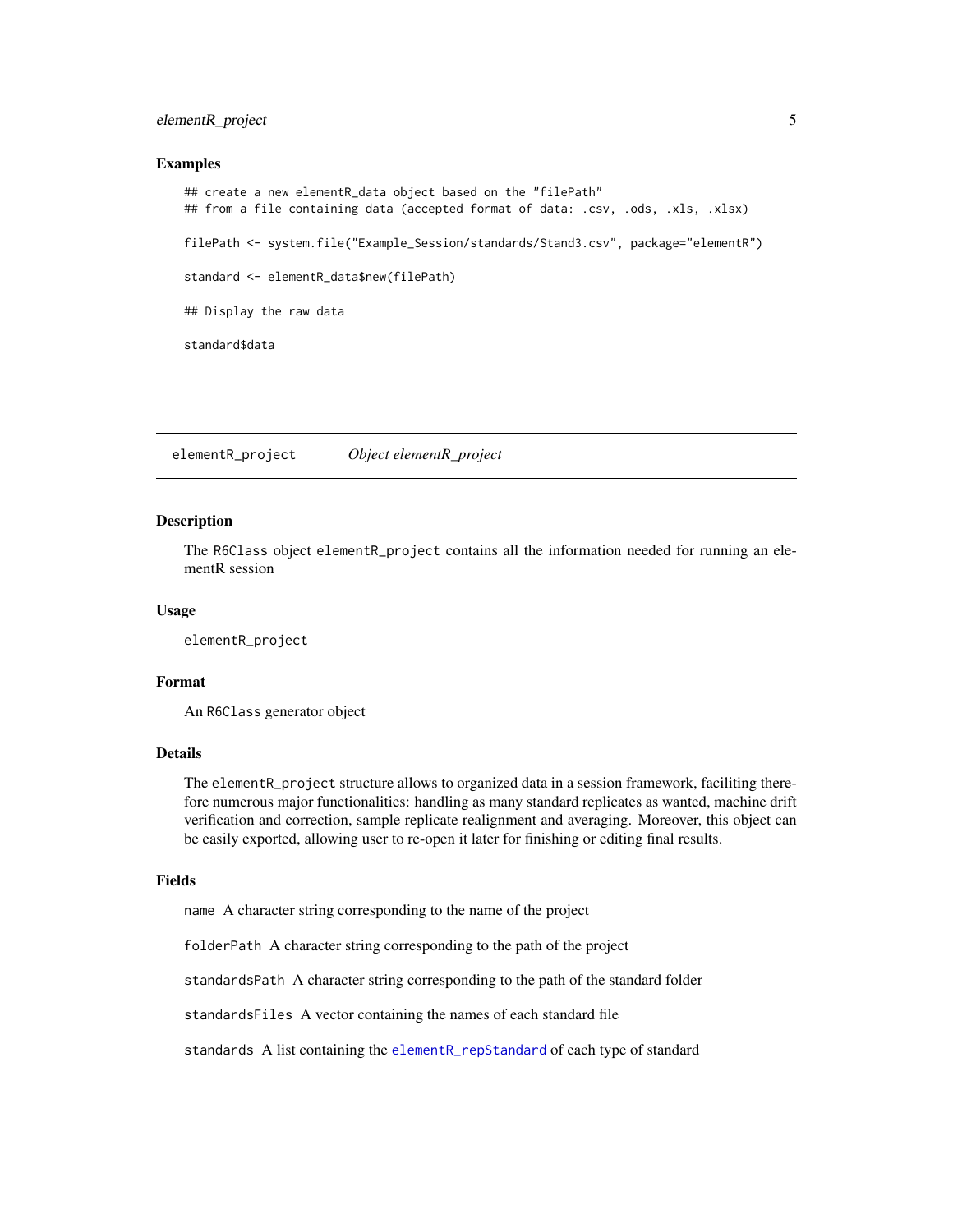<span id="page-5-0"></span>samplesPath A character string corresponding to the path of the sample folder

samplesFiles A vector containing the names of each sample file

samples A list containing the [elementR\\_repSample](#page-8-1) of each sample

EtalonPath A character string corresponding to the path of the calibration file

EtalonData A matrix corresponding to the calibration data

listeElem A vector containing the names of the chemical elements included in the project

flag\_stand A vector indicating which standards have been filtered

flag\_Sample A vector indicating which samples have been filtered

flagRealign A list vectors indicating which samples have been realigned or averaged

standardRank A vector corresponding to the standard rank in ICPMS analysis

sampleRank A vector corresponding to the sample rank in ICPMS analysis

- elementChecking A list indicating the number and the location of the error(s) of structure within data included in the project
- errorSession A numerical value indicating the non numeric error(s) within data included in the project
- regressionModel A matrix summarizing, for each chemical element, the parameters of the linear regression corresponding to the machine drift
- machineCorrection A vector summarizing the chemical element(s) to correct from machine drift
- flagMachineCorrection A numerical value indicating the validation of the machine correction step
- nbCalib A vector corresponding to the number of standard values available for each chemical element to proceed the linear regression
- elemStand A character string indicating the chemical element considered as internal standard (by  $default = Ca$
- summarySettings A matrix summarizing all the parameters set by user for each replicate (sample and standard)
- ChoiceUserCorr A logical value corresponding to the choice of the user to correct or no the session based on the first step of configuration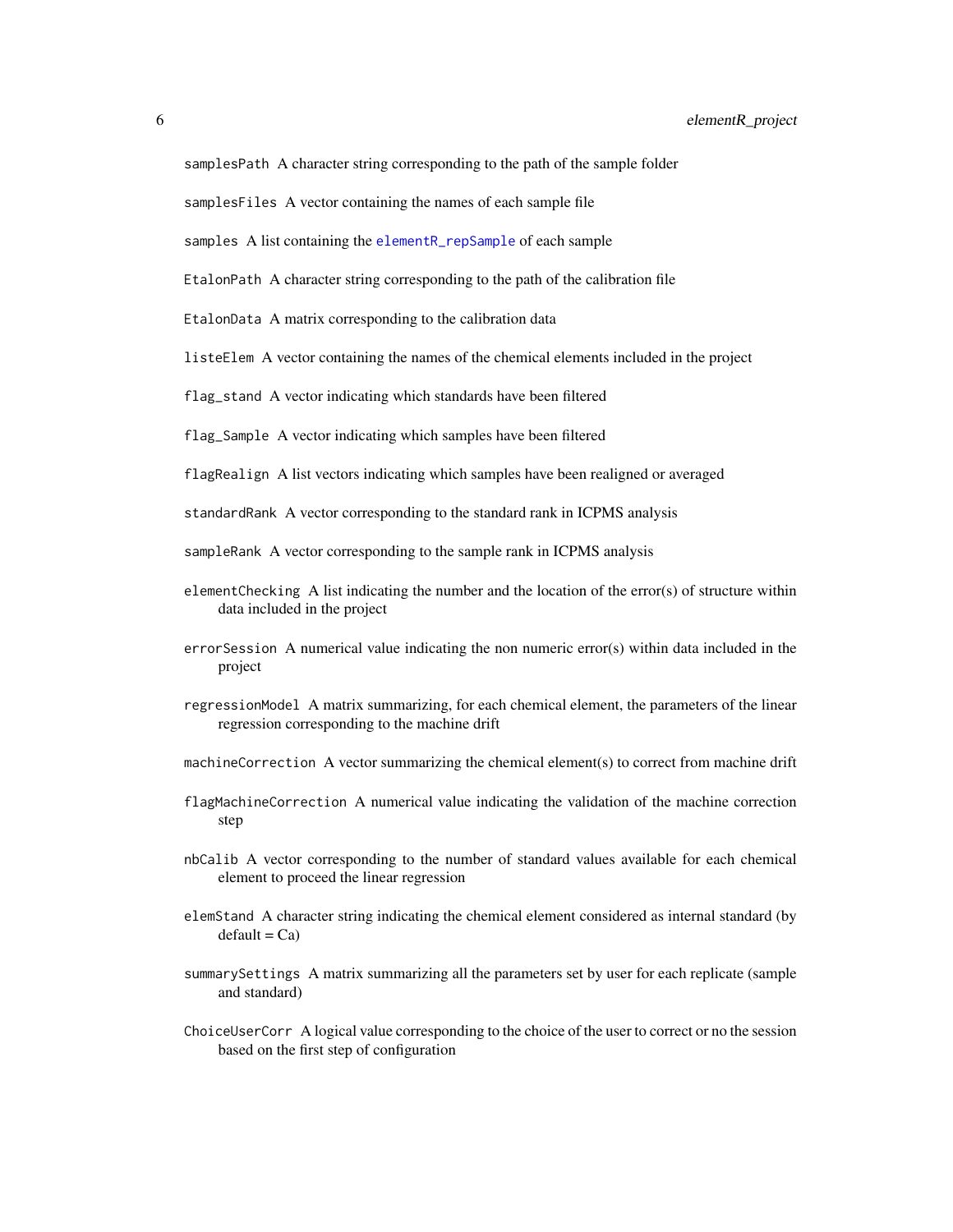#### Methods

- set\_summarySettings(name, rank, bins, plat1, plat2, average, LOD) Aim: set summarySettings; Arguments: name = a character string corresponding to the name of the replicate to set, rank= its rank in ICPMS analysis, bins = a numerical value corresponding to the time at which end the blank values,  $plat1 = a$  numerical value corresponding to the time at which begin the plateau values,  $plat2 = a$  numerical value corresponding to the time at which end the plateau values, average = a vector corresponding to the blank averaged value (here, BlankAverarge) for each chemical element of the considered replicate, LOD = a vector corresponding to the limit of detection (here, LOD) for each chemical element of the considered replicate
- is.integer0(x) Aim: test the integer(0); Arguments:  $x = a$  vector to test; Outputs: TRUE or FALSE
- closest(x,y) Aim: find the nearest value among a vector of numerical data; Arguments:  $x = a$ vector of numerical values,  $y =$  the investigated value; Output: val  $=$  a list of two values: the nearest value and its place within the vector
- PlotIC(name, Mean,SD, coord, lengthSeg, xlim, ylim, type = "p", xlab, ylab) Aim: plot mean  $+/-$  SD; Arguments: name = a vector of the names to display on xaxis, Mean = a vector of mean,  $SD = a$  vector of  $SD$ , coord  $= a$  vector of coordonnates to place xticks, length-Seg = a numeric value cooresponding to the length of the top segment of the SD bar, xlim  $\&$  $ylim$  = the limits of plots, xlab & ylab = the labels of axis
- setEtalon(x) Aim: define EtalonPath and EtalonData and check the validity of their data structure; Arguments:  $x = a$  character string corresponding to the path of the calibration file
- $setflagMachineCorrection(x)$  Aim: set flagMachineCorrection; Arguments:  $x =$  the numerical value to set
- NonNumericCheck(data, col) Aim: check non numeric characters of data; Arguments: data = a dataframe or a matrix,  $col = a$  vector of numerical values corresponding to the column(s) to investigate; Output: errB = a numerical value corresponding to the number of cells containing non numeric characters
- setflagStand(place, value) Aim: set flag\_stand; Arguments: place = a numerical value corresponding to the considered replicate, value = the numerical value to set
- setflagSample(sample, replicate, value) Aim: set flag\_Sample; Arguments: sample = a numerical value corresponding to the considered sample, replicate = a numerical value corresponding to the considered replicate, value = the numerical value to set
- $setCorrection(x)$  Aim: set machineCorrection; Arguments:  $x = a$  vector indicating the chemical elements to correct from machine drift
- correction() Aim: proceed to the linear regression on standards replicates and set nbCalib  $\&$ regressionModel
- setRank(type, value) Aim: set the order in which ICPMS runs each standard (standardRank) and sample (sampleRank) replicates; Arguments: type = a character string indicating the type of replicate standard ("standard") or sample ("sample"), value = a numerical value corresponding to the rank of the considered replicate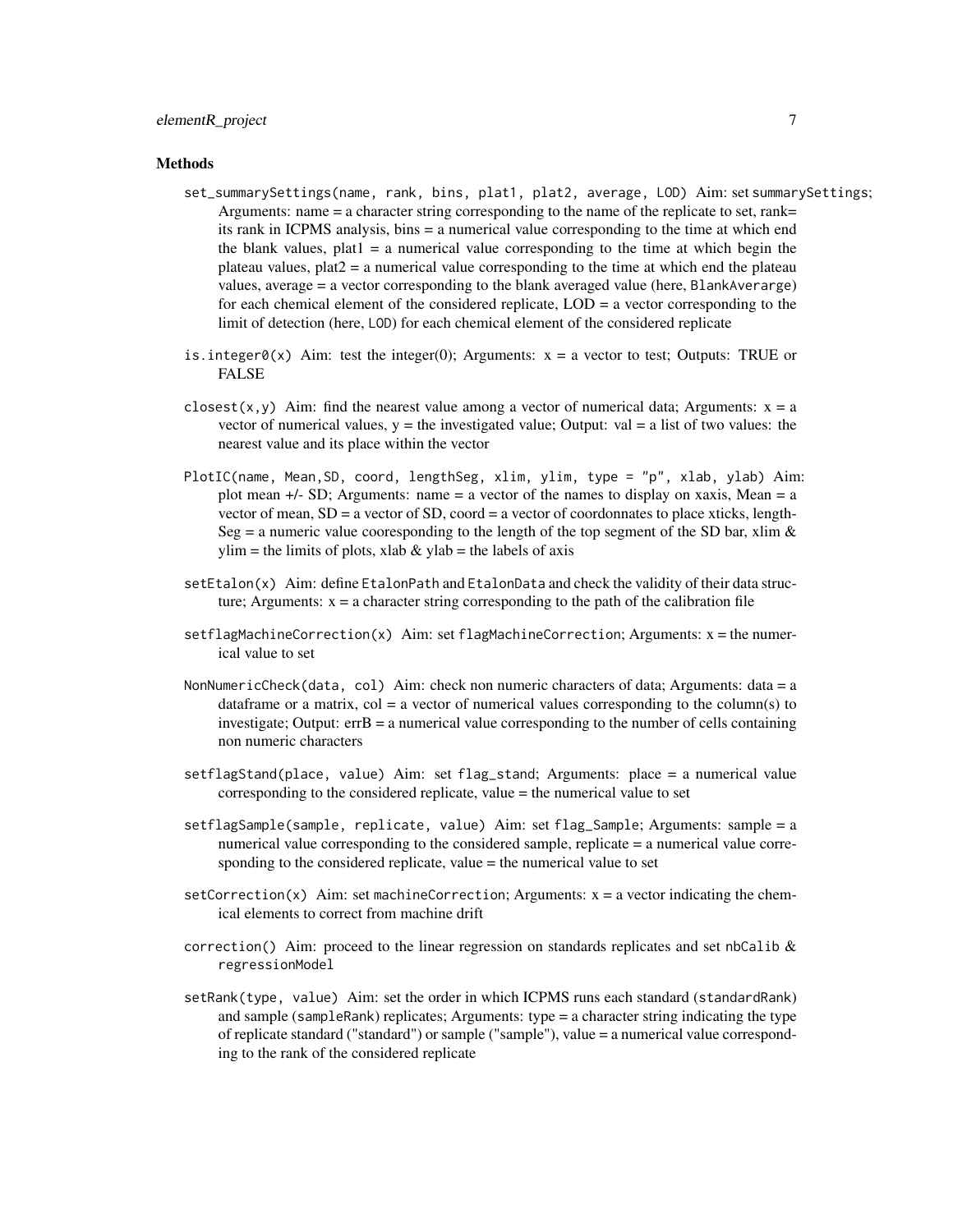- <span id="page-7-0"></span>set\_flagRealign(replicate, type, value) Aim: set flagRealign; Arguments: replicate = a numerical value corresponding to the number of the considered replicate, type = a character string indicating the raster or spot mode, value = the numerical value to set
- setElemStand(elem) Aim: define elemStand and transmit this value to all elementR\_rep and elementR\_data objects inlcuded in the project; Arguments: elem = a character string corresponding to the element considered as intern standard
- initialize(folderPath) Aim: create the project; Arguments: filePath = the path of the considered project; Outputs: R6Class elementR\_project
- set\_ChoiceUserCorr(x) Aim: information about the will of user to check or not the machine drift; Arguments:  $x = T$  (for checking machine drift), F (for not checking machine drift)

#### See Also

[elementR\\_rep](#page-7-1). [elementR\\_data](#page-2-1).

#### Examples

## create a new elementR\_repStandard object based on the "filePath" ## from a folder containing sample replicate

filePath <- system.file("Example\_Session", package="elementR")

exampleProject <- elementR\_project\$new(filePath)

## Display the raw data

exampleProject\$samplesFiles

<span id="page-7-1"></span>elementR\_rep *Object elementR\_rep*

#### Description

The R6Class object elementR\_rep contains the main information needed for the filtration of a batch of replicates (standard or sample replicates).

#### Usage

```
elementR_rep
```
#### Format

An R6Class generator object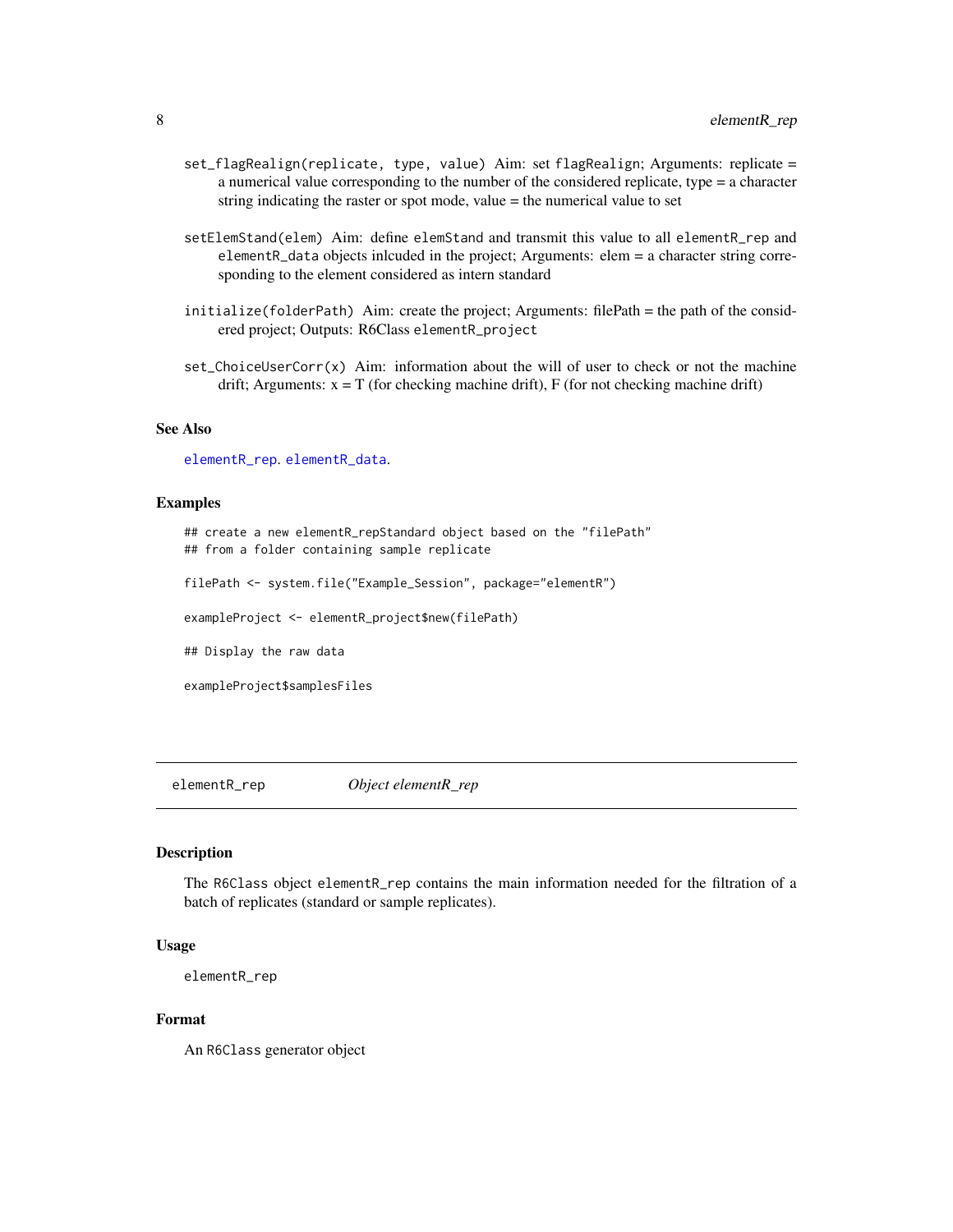#### <span id="page-8-0"></span>Details

When runElementR is running and as soon as a project is loaded, an elementR\_rep is automatically created for each batch of replicates (i.e. each folder of standards or samples) included in the session. Each of these objects contains the basic information regarding the considered batch (name and path of the folder, the whole data of each replicates) and is filled by the intermediate and final data as user proceeds to the filtration procedure.

#### Fields

rep\_name A character string corresponding to the name of the considered folder

- rep\_folderPath A character string corresponding to the path of the considered folder
- rep\_Files A vector containing the name of the files within the considered folder
- rep\_data A list containing the elementR\_data corresponding to the replicates included in the considered folder
- rep\_pas A numerical value corresponding to the time between two consecutive analysis within data of the considered folder

#### Methods

setRep\_pas() Aim: set rep\_pas

initialize(filePath) Aim: Create and set the basic information of the considered folder; Argument: filePath = the path of the considered folder; Output: an R6Class elementR\_rep object

#### See Also

[elementR\\_repStandard](#page-10-1). [elementR\\_repSample](#page-8-1).

#### Examples

## see elementR\_repStandard or elementR\_repSample as the creation of elementR\_rep depends ## on the type of data created

<span id="page-8-1"></span>elementR\_repSample *object elementR\_repSample*

#### Description

The R6Class object elementR\_repSample contains the main information needed for the filtration of a batch of replicates from the same sample.

#### Usage

elementR\_repSample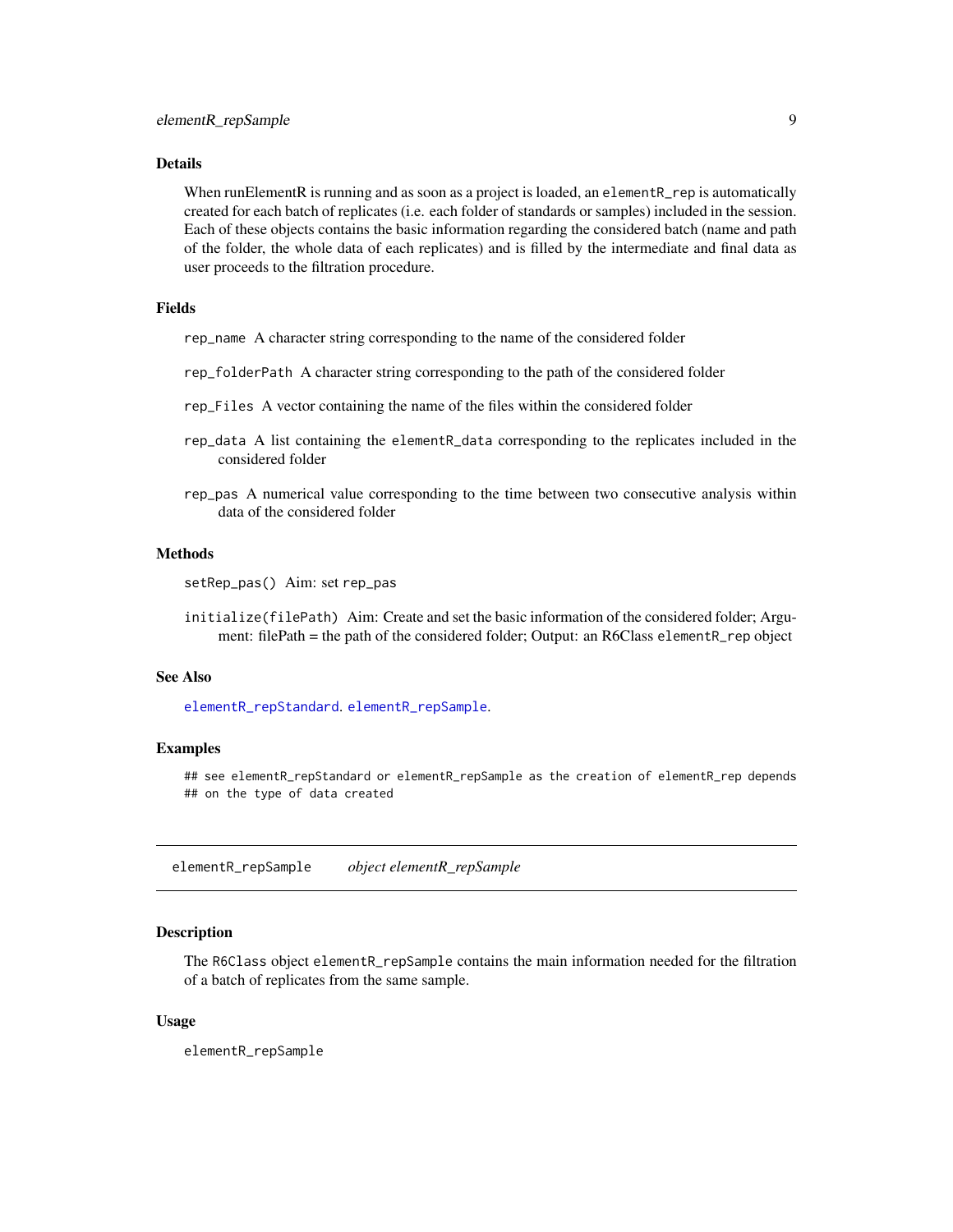#### <span id="page-9-0"></span>Format

An R6Class generator object

#### Details

As a subclass object, the elementR\_sample object already contains all fields and methods from the [elementR\\_rep](#page-7-1). Moreover, it also contains items specifically designed for sample filtration.

#### **Inheritance**

The elementR\_repSample object inherits from the elementR\_rep.

#### Fields

rep\_type A character string indicating the type of the considered batch (here, "sample")

- rep\_type2 A character string corresponding to the processing mode of averaging ("raster" or "spot")
- rep\_dataFiltre A list containing the data to average of each replicate of the considered sample (dataOutlierFree for spot mode and dataNorm for raster mode)
- rep\_dataFinalSpot A matrix containing the average and the standard deviation per chemical element of the dataOutlierFree of the final replicates (i.e. chosen to be part of the final calculation)
- rep\_dataIntermRaster A list containing the realigned dataNorm of the final replicates (i.e. chosen to be part of the final calculation)
- rep\_dataFinalRaster A matrix corresponding to the average values of the data contained in rep\_dataIntermRaster

#### Methods

- $setrep_type2(x)$  Aim: set rep\_type2; Arguments:  $x = a$  character string indicating spot or raster mode
- Realign2(data, pas) Aim: Realign data; Arguments: data = a list of matrix corresponding to the data to realign, pas = the step of time between two consecutive analysis within data of the considered sample; Output: data = a list of matrix containing the realigned data
- $setRep_dataFilter(x)$  Aim: set rep\_dataFiltre; Arguments:  $x = a$  logical value corresponding to the choice of user to correct or not the machine drift

 $setRep_dataFinalSpot(x)$  Aim: set rep\_dataFinalSpot; Arguments:  $x =$  the matrix to set

intermStepSpot() Aim: create and return an intermediate matrix containing the average and the standard deviation per chemical element for all sample replicates; Output: outputTab =  $a$ matrix with two lines corresponding to the average and the standard deviation per chemical element for all sample replicates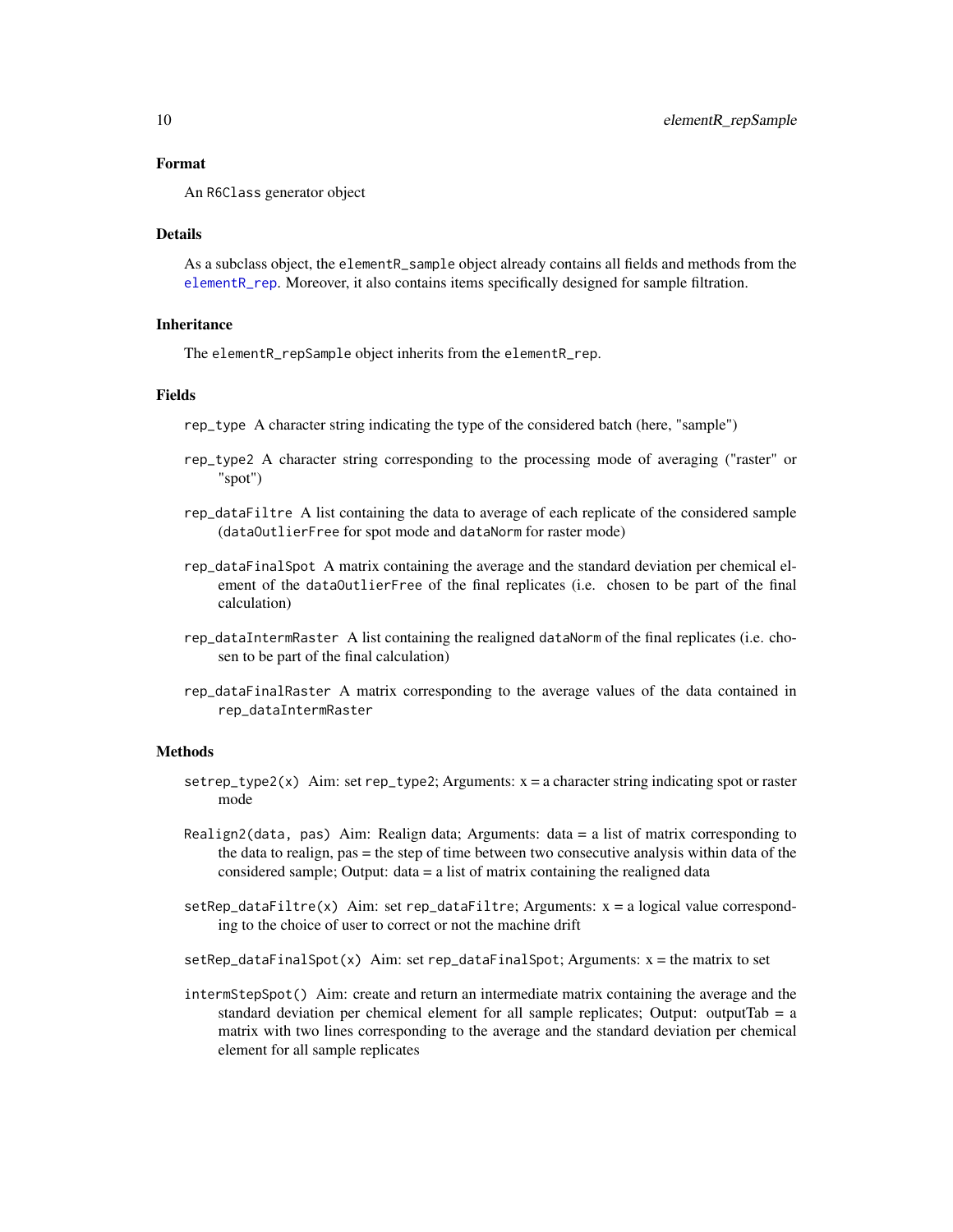- <span id="page-10-0"></span>intermStepRaster() Aim: create and return an intermediate matrix containing realigned data for all sample replicates; Output: outputList = a list of matrix containing realigned data for all sample replicates
- setRep\_dataIntermRaster(x) Aim: set setRep\_dataIntermRaster; Arguments:  $x =$  the list of matrix to set
- setRep\_dataFinalRaster() Aim: set rep\_dataFinalRaster
- create() Aim: create and set the field rep\_data by filling it with the elementR\_sample objects corresponding to sample replicates included in this batch

#### See Also

[elementR\\_rep](#page-7-1). [elementR\\_repStandard](#page-10-1).

#### Examples

## create a new elementR\_sample object based on the "filePath" ## from a folder containing sample replicate

filePath <- system.file("Example\_Session/samples/Sample\_1", package="elementR")

sampleBatch <- elementR\_repSample\$new(filePath)

## Display the data contained in this batch

sampleBatch\$rep\_data

<span id="page-10-1"></span>elementR\_repStandard *Object elementR\_repStandard*

#### Description

The R6Class object elementR\_repStandard contains the main information needed for the filtration of a batch of standard replicates.

#### Usage

delementR\_repStandard

#### Format

An R6Class generator object

#### Details

As a subclass object, the elementR\_repStandard object already contains all fields and methods from the [elementR\\_rep](#page-7-1). Moreover, it also contains items specifically designed for standard filtration.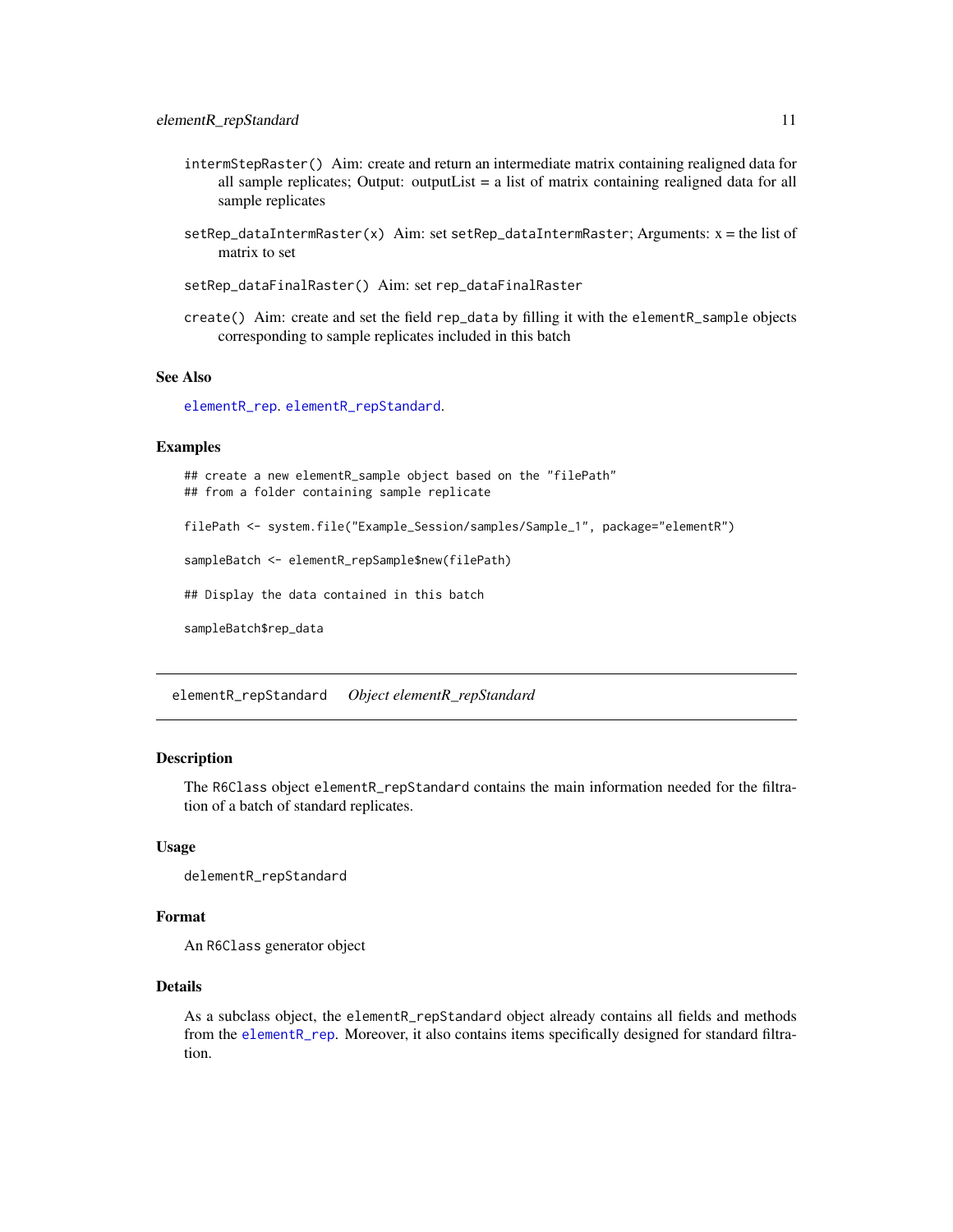#### <span id="page-11-0"></span>**Inheritance**

The delementR\_repStandard object inherits from the elementR\_rep.

#### Fields

rep\_type A character string indicating the type of the batch considered (here, "standard")

rep\_dataFinale A matrix containing data\_standFinalMean and data\_standFinalSD for all standard replicates included in the considered batch

rep\_dataFinaleMean A vector containing the average per chemical element of the rep\_dataFinale

rep\_dataFinaleSD A vector containing the standard deviation per chemical element of the rep\_dataFinale

#### **Methods**

setrep\_FinalMeanSD() Aim: define and set rep\_dataFinaleMean and rep\_dataFinaleSD

- setRep\_table(nelem) Aim: define and set rep\_dataFinale; Arguments: nelem = a vector containing the names of the chemical elements to include in the rep\_dataFinale
- create() Aim: create and set rep\_data by filling it with the elementR\_standard objects corresponding to standard replicates included in this batch

#### See Also

[elementR\\_rep](#page-7-1). [elementR\\_repSample](#page-8-1).

#### Examples

## create a new elementR\_repStandard object based on the "filePath" ## from a folder containing sample replicate filePath <- system.file("Example\_Session/standards", package="elementR") standBatch <- elementR\_repStandard\$new(rep\_folderPath = filePath) ## Display the files contained in this batch standBatch\$rep\_Files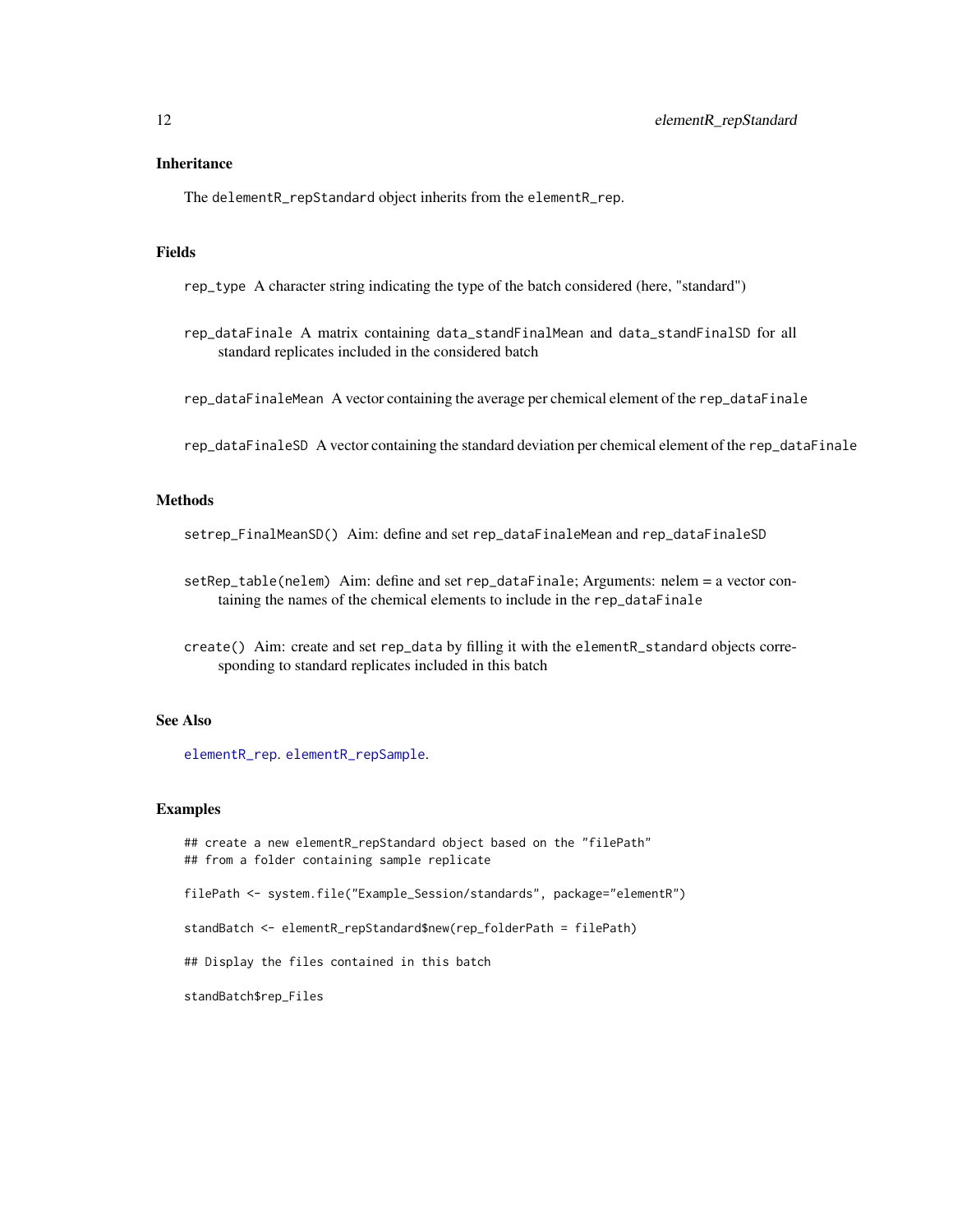#### <span id="page-12-1"></span><span id="page-12-0"></span>Description

The R6Class object elementR\_sample contains the main information needed for the filtration of a single sample replicate.

#### Usage

elementR\_sample

#### Format

An R6Class generator object

#### Details

As a subclass object, the elementR\_sample object already contains the whole fields and methods from the [elementR\\_data](#page-2-1). Moreover, it also contains items specifically designed for sample filtration.

#### **Inheritance**

The elementR\_sample object inherits from the elementR\_data

#### Fields

type A character string corresponding to the type of replicate (here, "sample")

dataConc A matrix corresponding to the dataNorm converted in concentration

dataConcCorr A matrix corresponding to the dataConc corrected (or not) from the machine drift

#### Methods

- setDataConc(bins, plat, calibFile, meanStand, rempl) Aim: set dataConc; Arguments:  $b$ ins = a numerical value corresponding to the time at which end the blank values, plat = a vector of two numerical values corresponding respectively to the time at which begin and end the plateau, calibFile  $=$  a matrix corresponding to the data of the calibration file, meanStand  $=$  a vector containing the averaged signal intensity per chemical element for all standard replicates of the running session, rempl = the value replacing data if below the limit of detection
- setDataConcCorr(bins, plat, name, calibFile, meanStand, rank, model, correction) Aim: set dataConcCorr; Arguments: bins = a numerical value corresponding to the time at which end the blank values, plat = a vector of two numerical values corresponding respectively to the time at which begin and end the plateau, name = a character string corresponding to the name of the sample replicates, calibFile  $=$  a matrix corresponding to the the calibration file,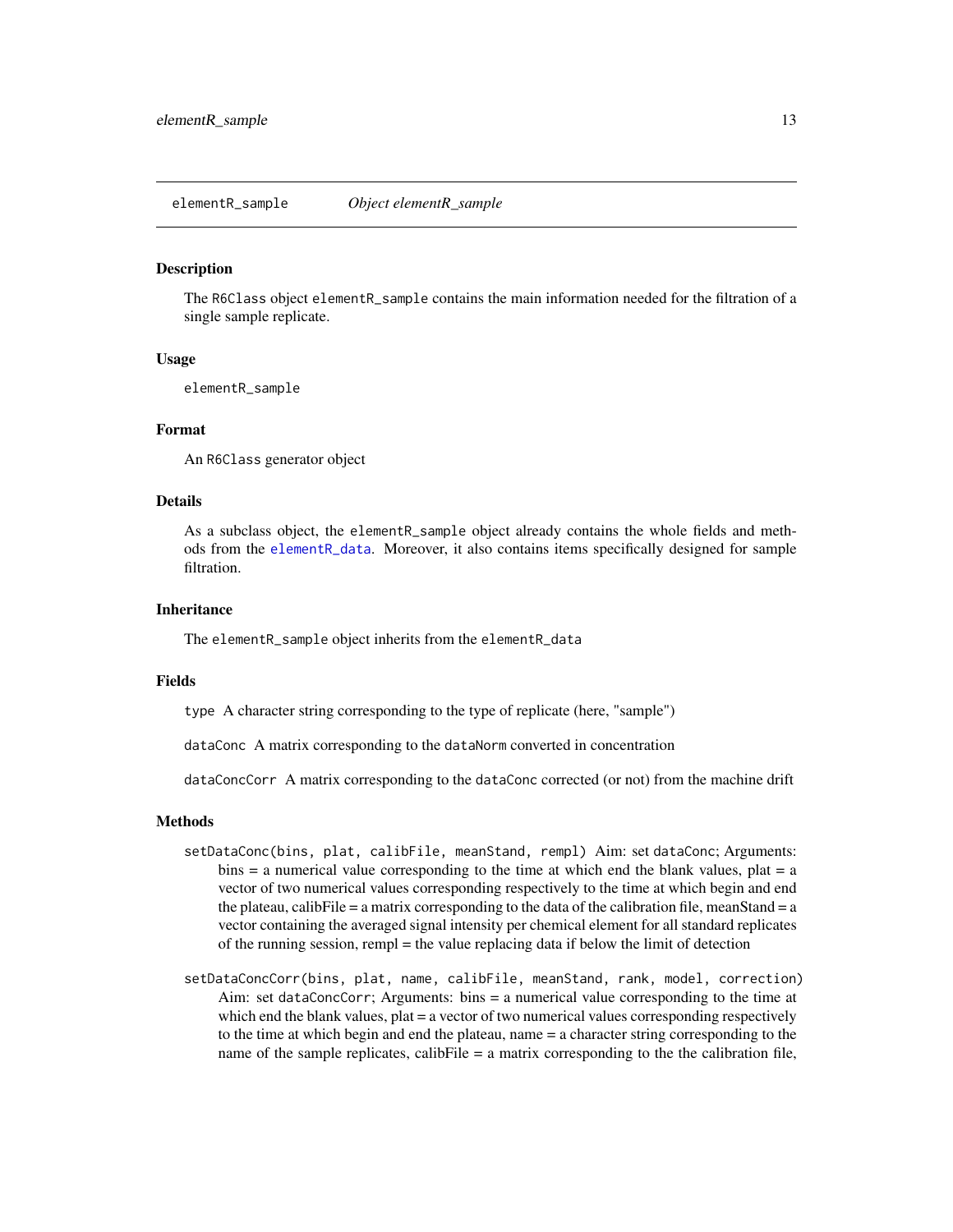<span id="page-13-0"></span>meanStand = a vector containing the averaged signal intensity per chemical element for all standard replicates of the running session, rank = a vector containing the rank of each sample in ICPMS analysis, correction = a vector indicating the chemical elements to correct from machine drift, model = a matrix containing the parameters of the linear regression corresponding to the machine drift for all chemical elements

- renderData(curve) Aim: render data without proceding to their calculation; Argument: curve = a character string corresponding to the type of data to render ("Blank" for calculate and/or render the dataBlank, "Raw" for data, "Plateau" for dataPlateau, "Blank removed" for dataSuppBlank, ">LOD" for dataSupLOD, "Normalized" for dataNorm, "Concentration" for dataConc and "Conc. corrected" for dataConcCorr); Output: a matrix of the required data
- getData(curve, bins, plat, name, calibFile, meanStand, rank, model, correction) Aim: calculate and render the required data ; Arguments: curve = a character string corresponding to the type of data to calculate (for more details, see renderData arguments), bins  $=$  a numerical value corresponding to the time at which end the blank values, plat  $=$  a vector of two numerical values corresponding respectively to the time at which begin and end the plateau, name = a character string corresponding to the name of the sample replicates, cal $i$ bFile = a matrix corresponding to the the calibration file, meanStand = a vector containing the averaged signal intensity per chemical element for all standard replicates of the running session, rank = a vector containing the rank of each sample in ICPMS analysis, correction = a vector indicating the chemical elements to correct from machine drift, model = a matrix containing the parameters of the linear regression corresponding to the machine drift for all chemical elements

#### See Also

[elementR\\_data](#page-2-1). [elementR\\_standard](#page-13-1).

#### Examples

## create a new elementR\_sample object based on the "filePath" from a file containing data ## replicate (accepted format of data: .csv, .ods, .xls, .xlsx)

filePath <- system.file("Example\_Session/samples/Sample\_1/Sample1\_Rep1.csv", package="elementR")

sampleExample <- elementR\_sample\$new(filePath)

## Display the name of the object

sampleExample\$name

<span id="page-13-1"></span>elementR\_standard *Object elementR\_standard*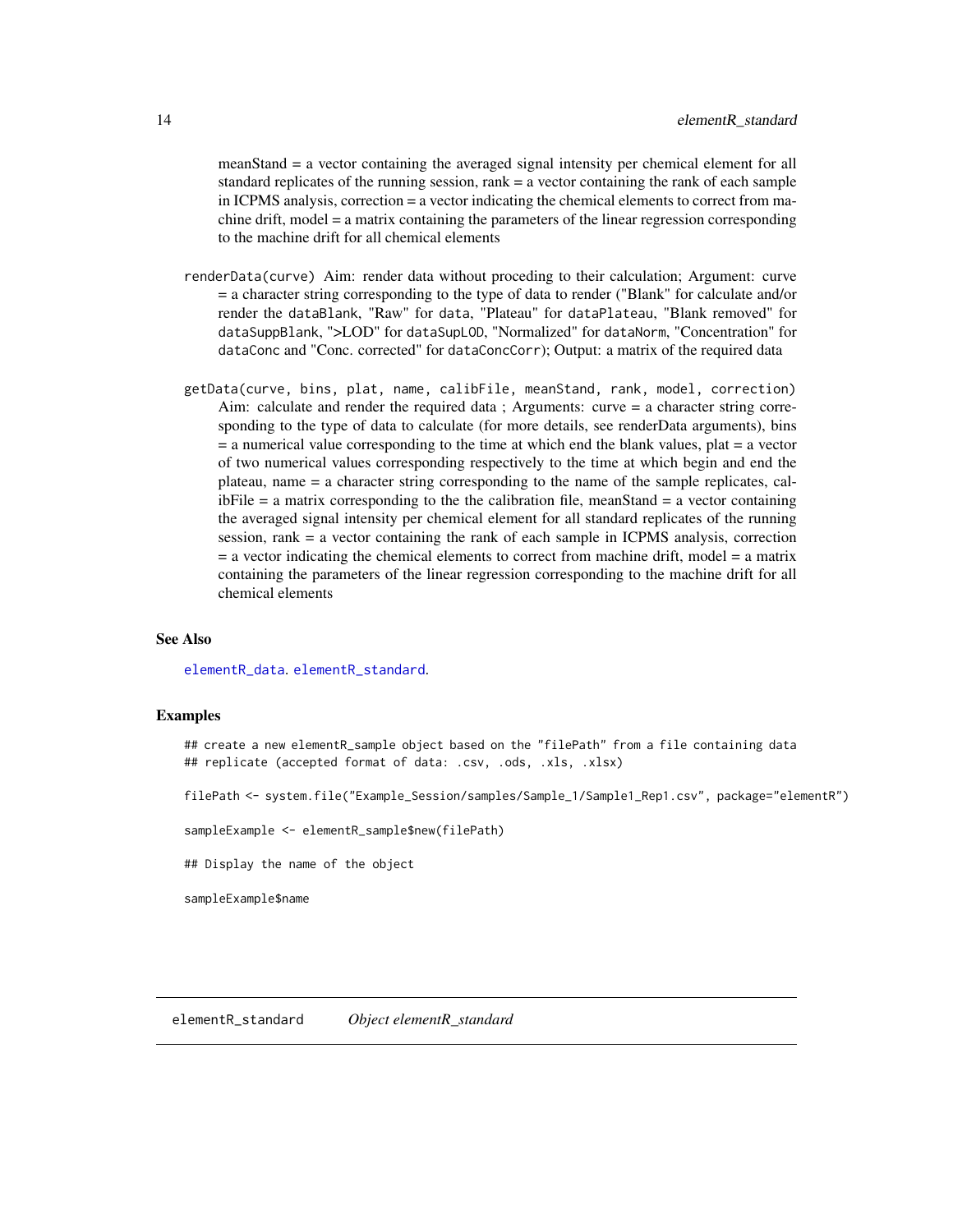#### elementR\_standard 15

#### Description

The R6Class object elementR\_standard contains the main information needed for the filtration of a single standard replicate.

#### Usage

elementR\_standard

#### Format

An R6Class generator object

#### Details

As a subclass object, the elementR\_standard object already contains all fields and methods from the [elementR\\_data](#page-2-1). Moreover, it also contains items specifically designed for standard filtration.

#### Inheritance

The elementR\_standard object inherits from the elementR\_data.

#### Fields

type A character string indicating the type of replicate (here, "standard")

dataOutlierFree A matrix corresponding to the dataNorm without abnomalities

- data\_standFinalMean A vector corresponding to the average of dataOutlierFree per chemical element
- data\_standFinalSD A vector corresponding to the standard deviation of dataOutlierFree per chemical element

#### Methods

- setDataOutlierFree(bins, plat) Aim: set dataOutlierFree; Arguments: bins = a numerical value corresponding to the time at which end the blank values, plat = a vector of two numerical values corresponding respectively to the time at which begin and end the plateau
- setdata\_standFinal() Aim: set data\_standFinalMean and data\_standFinalSD
- renderData(curve) Aim: render data without proceeding to their calculation; Argument: curve = a character string corresponding to the type of data to render ("Blank" for dataBlank, "Raw" for data, "Plateau" for dataPlateau, "Blank removed" for dataSuppBlank, ">LOD" for dataSupLOD, "Normalized" for dataNorm, "Outliers free" for dataOutlierFree); Output: a matrix of the required data
- $getData(curve, bins, plat)$  Aim: calculate and render the required data; Arguments: curve = a character string corresponding to the type of data to render (for more details, see the curve argument of the renderData function), bins = a numerical value corresponding to the time at which end the blank values,  $plat = a$  vector of two numerical values corresponding respectively to the time at which begin and end the plateau; Output: a matrix of the required data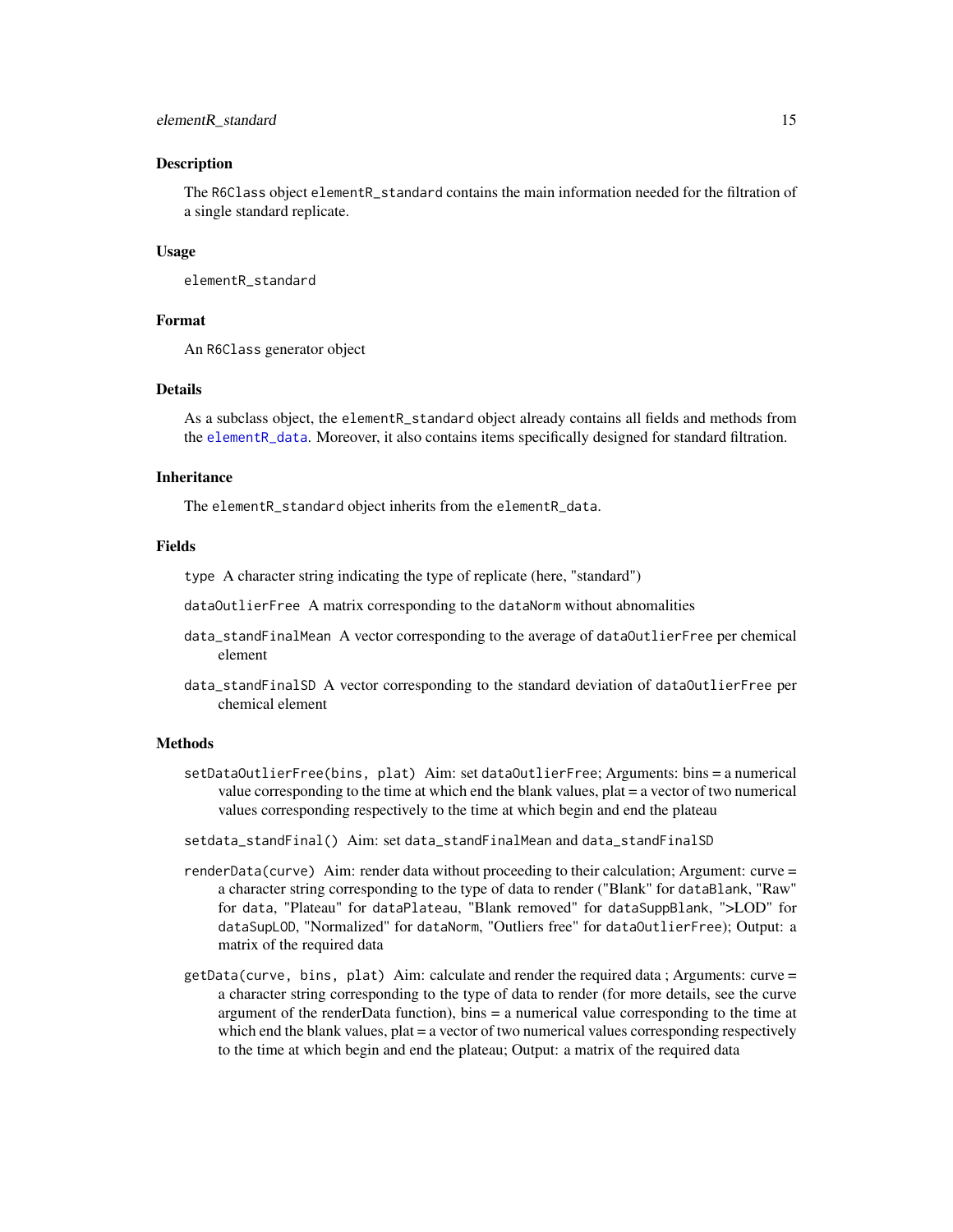#### See Also

[elementR\\_data](#page-2-1). [elementR\\_sample](#page-12-1).

#### Examples

## create a new elementR\_standard object based on the "filePath" from a file containing data

filePath <- system.file("Example\_Session/standards/Stand1.csv", package="elementR")

standardExample <- elementR\_standard\$new(filePath)

## Display the raw data

standardExample\$data

readData *readData*

#### Description

Read the content of an Excel (.xls and .xlsx), OpenOffice (.ods) and text (.csv) worksheet

#### Usage

readData(x)

#### Arguments

x a character string corresponding to the path or name of the file to read

#### Details

For the Excel and text format, readData reads by default the first worksheet of the file and the one called "data" for the OpenOffice format.

#### Examples

```
## Read data based on its path "filePath"
filePath <- system.file("Example_Session/standards/Stand3.csv", package="elementR")
readData(filePath)
```
<span id="page-15-0"></span>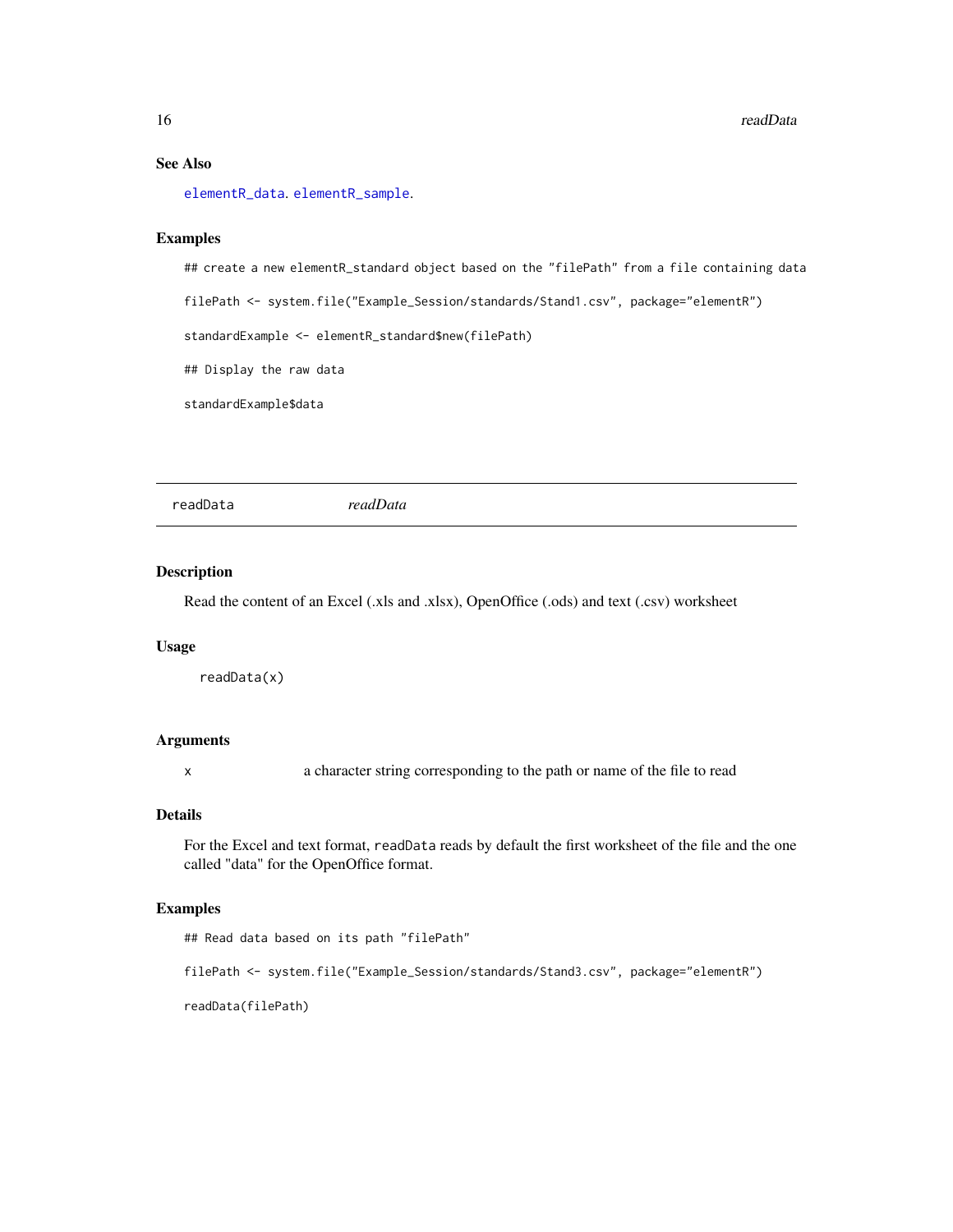<span id="page-16-1"></span><span id="page-16-0"></span>runElementR *runElementR*

#### Description

Launch the shiny application contained in the elementR package.

#### Usage

runElementR()

#### Details

By running runElementR(), user has access through its web browser opened as soon as the application is launched to the whole functionalities for reducing data from solid-phase ICPMS analysis (project creation or edition, data or project export, standard and sample filtration, verification of the machine drift).